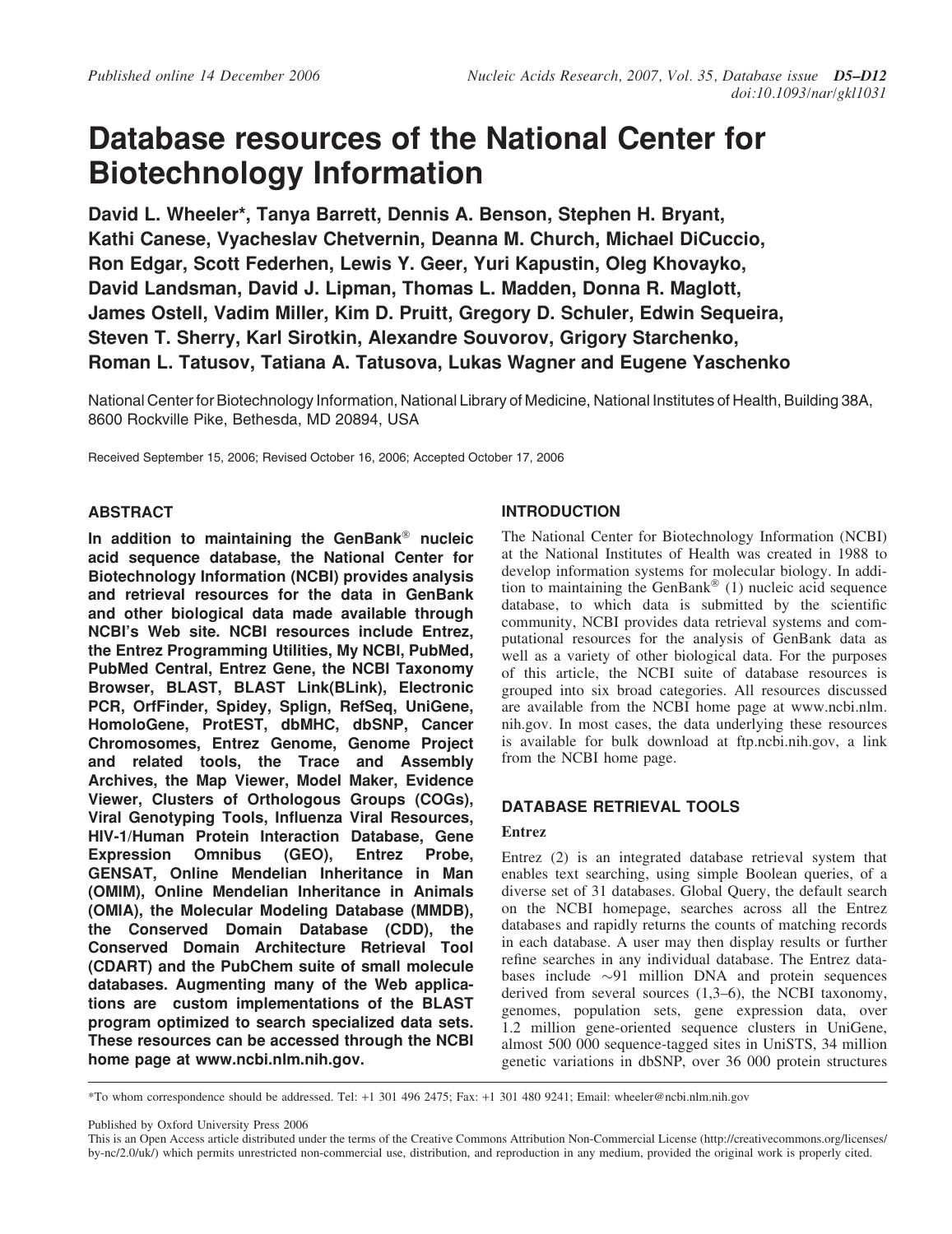from the Molecular Modeling Database (MMDB) (6), 168 000 3D and 12 000 alignment-based protein domains, and the biomedical literature via PubMed, Pubmed Central (PMC), Online Mendelian Inheritance in Man (OMIM) and online books. The books database contains >60 online scientific textbooks. To enable researchers to quickly reach the appropriate NCBI resource, the content of the NCBI web pages and FTP directories has been incorporated into an Entrez database of its own. Searches of the NCBI web site using the same powerful queries available for the biological databases are therefore possible.

Entrez provides extensive links within and between database records. In their simplest form, these links may be cross-references between a sequence and the abstract of the paper in which it is reported, or between a protein sequence and its coding DNA sequence or, perhaps, its 3D-structure. Other examples are links between a genomic assembly and its components or between a genomic sequence and those sequences derived from its annotation. Computationally derived links between 'neighboring records' such as those based on computed similarities among sequences or among PubMed abstracts, allow rapid access to groups of related records. A service called LinkOut expands the range of links to include external services, such as organism-specific genome databases. To accommodate the growing number of links, Entrez provides a Links pull down menu that appears in the top, right hand corner of record displays.

The records retrieved in Entrez can be displayed in many formats and downloaded singly or in batches. A redirection control allows results to be saved in a local file, shown in the browser as plain text. Results may also be sent to the Entrez clipboard where they may be recalled later during an Entrez session or saved between sessions using My NCBI, described below. In addition, PubMed results and those from other databases may be emailed directly from Entrez or exported as RSS feeds. Formats available for GenBank records include the GenBank Flatfile, FASTA, XML, ASN.1 and others. Graphical display formats are offered for some types of records, including genomic records. For sequence records, a formatting control allows the display or download of a particular range of residues.

Entrez's 'My NCBI' allows users to store personal configuration options such as search filters, LinkOut preferences and document delivery providers. My NCBI also saves searches and can automatically email updated search results. Entrez uses a set of up to five filter tabs used to display subsets of database results. The tabs vary according to Entrez database; examples of some defaults include 'mRNA' and 'RefSesq' subsets for Nucleotide; a 'Review' subset for PubMed; 'NMR' and 'X-ray' subsets for Structure. Default filter tabs can be changed using My NCBI. Additional My NCBI features include changing the way Entrez links are displayed to standard html links or pull downs, and highlighting PubMed search terms. A recently added My NCBI feature called 'Collections' allows users to save search results and bibliographies indefinitely.

Scripted access to Entrez is provided by the Entrez Programming Utilities (E-Utilities), a suite of eight serverside programs supporting a uniform set of parameters used to search, link between, and download from, the Entrez databases. A search history, available via interactive Entrez as well as via the E-Utilities, allows users to recall the results of previous searches during an Entrez session and combine them using Boolean logic. The 'einfo' utility can be used to retrieve detailed information about the Entrez databases, such as lists of supported search fields or the date of the last database update, while 'egquery' returns the number of matches to a single query in every Entrez database. An automated system may use E-Utilities such as 'efetch' or 'esummary', to retrieve the data. Espell checks spelling within Entrez queries and offers suggestions in cases where a misspelling might cause key records to be missed. Support for the Simple Object Access Protocol (SOAP) interface to the E-Utilities was expanded during the past year, and now supports full downloads (efetch) from nine of the Entrez databases with esearch and esummary, support for all. Instructions for using the E-Utilities are found under the 'Entrez Tools' link on the NCBI home page.

#### PubMed and PubMed Central

The PubMed database includes over 16.5 million citations from >19 000 life science journals for biomedical articles back to the 1950s, most with abstracts and many with links to the full-text article. PubMed is heavily linked to other core Entrez databases such as Nucleotide, Protein, Gene, Structure and PubChem where it provides a crucial bridge between the data of molecular biology and the scientific literature. PubMed records are also linked to one another within Entrez as 'related articles' on the basis of computationally detected similarities using indexed Medical Subject Heading (7) terms and the text of titles and abstracts. To put information about the top-ranking related articles at the fingertips of researches, the 'Abstract-Plus' display for single PubMed records was introduced this year as the default format for a single record. Abstract-Plus shows, in addition to the abstract of a paper, succinct descriptions of the top five related articles, increasing the potential for the discovery of important relationships.

PubMed Central (8) is a digital archive of peer-reviewed journals in the life sciences providing access to >750 000 full-text articles, a 50% increase over the past year. More than 270 journals, including Nucleic Acids Research, deposit the full text of their articles in PMC. It includes digitized back content for many journals, going back in some cases to the 1800s or early 1900s. Participation in PMC requires a commitment to free access to full text, either immediately after publication or within a 12month period. All PMC free articles are identified in PubMed search results and PMC itself can be searched using Entrez.

#### Taxonomy

The NCBI taxonomy database, growing at the rate of 2900 new taxa a month, indexes >240 000 named organisms that are represented in the databases with at least one nucleotide or protein sequence. The Taxonomy Browser can be used to view the taxonomic position or retrieve data from any of the principal Entrez databases for a particular organism or group. The Taxonomy Browser also displays links to the Map Viewer, Genomic BLAST services, the Trace Archive, and to external model organism and taxonomic databases via LinkOut. Searches of the NCBI taxonomy may be made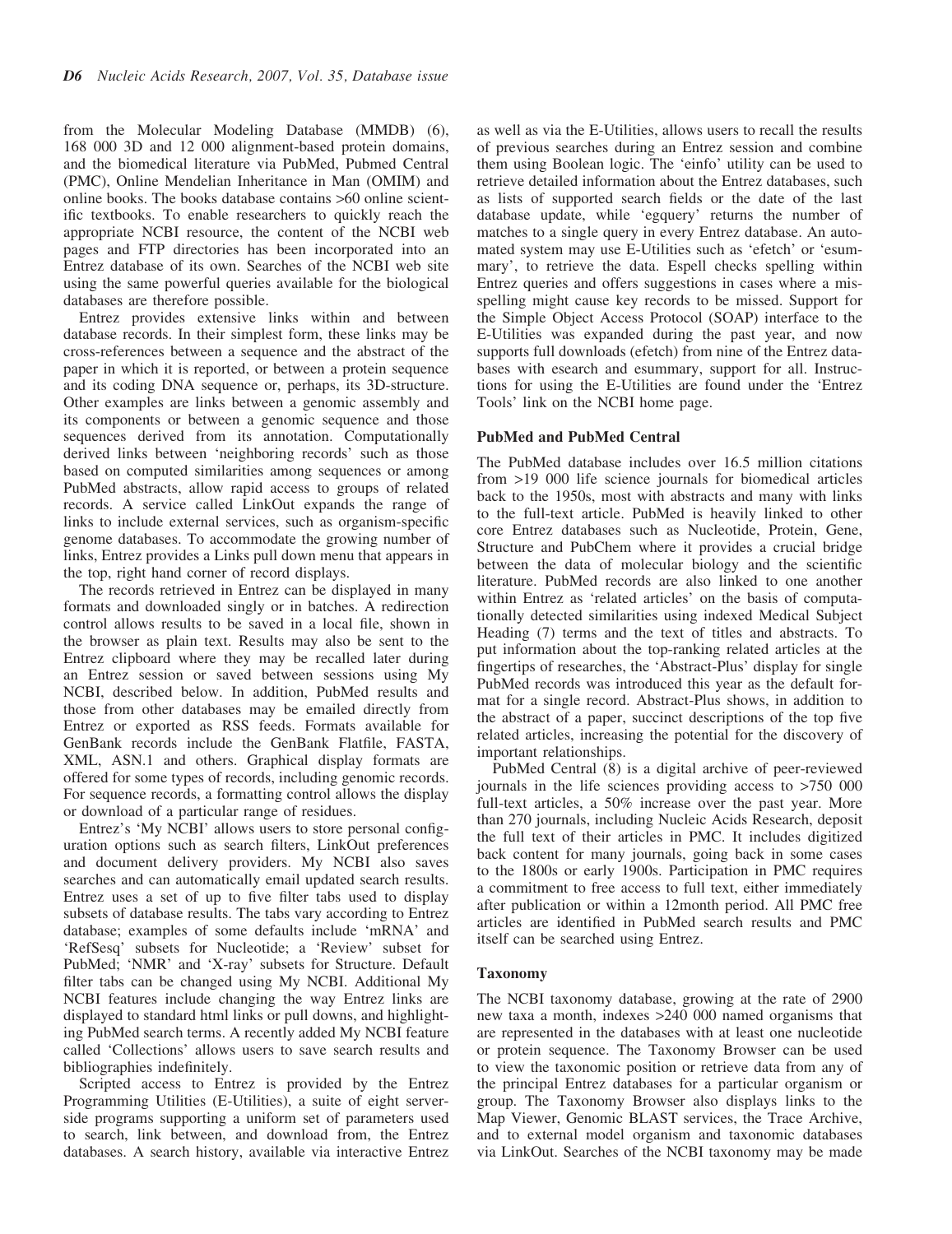on the basis of whole, partial or phonetically spelled organism names. Entrez Taxonomy displays include custom taxonomic trees representing user-specified subsets of the full NCBI taxonomy.

## THE BLAST FAMILY OF SEQUENCE-SIMILARITY SEARCH PROGRAMS

The BLAST programs (9–11) perform sequence-similarity searches against a variety of databases, returning a set of gapped alignments with links to full database records, to UniGene, Gene, the MMDB or Gene Expression Omnibus (GEO). One variant, BLAST2Sequences (12), compares two DNA or protein sequences and produces a dot-plot representation of the alignments. In addition to the Web based versions described below, the basic BLAST programs are available as standalone commandline programs, as network clients and as a local web-server package ([ftp://ftp.](ftp://ftp) ncbi.nih.gov/blast/executables/LATEST/).

Each alignment returned by BLAST is scored and assigned a measure of statistical significance called the Expectation Value (E-value). BLAST takes into account the amino-acid composition of the query sequence in its estimation of statistical significance. This composition-based statistical treatment, used in conventional protein BLAST searches as well as PSI-BLAST searches, tends to reduce the number of false-positive database hits (13). The alignments returned can be limited by an E-value threshold or range.

#### BLAST output formats

Standard output formats include the default pairwise alignment, several query-anchored multiple sequence alignment formats, an easily parsable Hit Table and a taxonomically organized output. Database sequences appearing in BLAST results may be marked for batch retrieval using check boxes. Alignments against database sequences that are >200 000 bp in length are displayed with links to nearby features, such as genes. A 'Pairwise with identities' mode better highlights differences between the query and a target sequence. An option to display masked characters in lowercase or using distinct colors is also available. A new Tree View option for the Web BLAST service creates a dendrogram that clusters sequences according to their distances from the query sequence. This display is helpful for recognizing the presence of aberrant or unusual sequences or natural groupings of related sequences such as members of a gene family or homologs from other species in the BLAST output.

## Web BLAST

A powerful feature of the NCBI Web BLAST interface is that it allows both the initial search and the results displayed to be restricted to a database subset using an Entrez query as a filter. Web BLAST also uses a standard URL-API that allows complete search specifications, including BLAST parameters, such as Entrez restrictions and the search query, to be contained in a URL posted to the web page.

### MegaBLAST

MegaBLAST (14), designed to find nearly exact matches, is available through a Web interface that handles batch nucleotide queries and operates up to 10 times faster than standard nucleotide BLAST. MegaBLAST is the default search program for NCBI's Genomic BLAST pages. MegaBLAST is also used to search the rapidly growing Trace Archive and is available for the standard BLAST databases as well. For rapid cross-species nucleotide queries, NCBI offers Discontiguous MegaBLAST which uses a non-contiguous word match (15) as the nucleus for its alignments. Discontiguous MegaBLAST is far more rapid than a translated search such as blastx, yet maintains a competitive degree of sensitivity when comparing coding regions.

#### Genomic BLAST

NCBI maintains Genomic BLAST pages for >45 organisms shown in the Map Viewer. Genomic BLAST may be used to search the genomic sequence of an organism, the nucleotide and protein Reference Sequences (RefSeqs) used in, and resulting from, the annotation of the genomic sequence, or sets of sequences, such as expressed sequence tags (ESTs), that are mapped to the genomic sequence. The results of Genomic BLAST searches can be displayed within their genomic context using the Map Viewer to show, in addition to the location of a match to the query sequence, the locations of neighboring genes and nearby genomic landmarks. During the past year, a system was implemented to generate these BLAST pages automatically, allowing new organisms to be added very quickly and providing a higher degree of uniformity in database content.

#### RESOURCES FOR GENE-LEVEL SEQUENCES

#### Databases

Entrez Gene. Entrez Gene (16), provides an interface to curated sequences and descriptive information about genes with links to NCBI's Map Viewer, Evidence Viewer (EV), Model Maker (MM), BLAST Link (BLink), protein domains from the Conserved Domain Database (CDD) and other generelated resources. Data is accumulated and maintained through several international collaborations in addition to curation by in-house staff. Links within Gene to the newest citations in PubMed are maintained by curators and provided as Gene References into Function (GeneRIF). The GeneRIF link within Gene reports leads to a form allowing researchers to add GeneRIFs to a Gene report. Entrez Gene displays use a collapsible navigation panel containing a table of contents for the record, the set of links to other resources, and links to related NCBI tools. The complete Entrez Gene data set, as well as organism-specific subsets, is available in the compact NCBI ASN.1 format on the NCBI FTP site. A tool that converts the native Gene ASN.1 format into XML, called 'gene2xml' is available for several popular computer platforms at ftp.ncbi.nih.gov/toolbox/ncbi\s\do5(t)ools/ converters/by\s\do5(p)rogram/gene2xml/. The tool supports filtering by organism so that organism-specific XML files can easily be generated from the comprehensive ASN.1 FTP file.

UniGene. UniGene (17), is a system for partitioning GenBank sequences, including ESTs, into a non-redundant set of geneoriented clusters. Each UniGene cluster contains sequences that represent a unique gene, and is linked to the tissue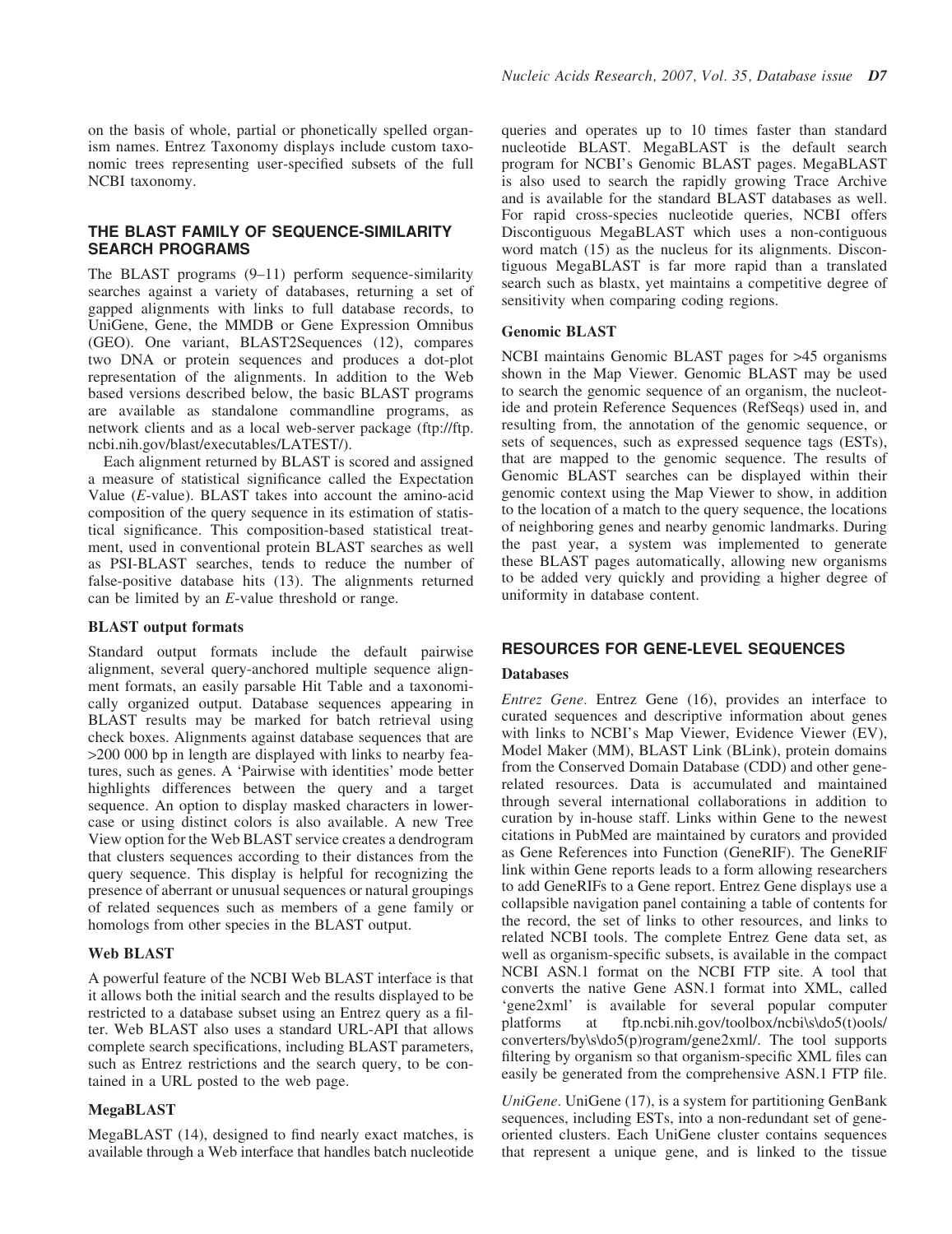types in which the gene is expressed, model organism protein similarities and Entrez Gene. UniGene clusters are created for all organisms for which there are 70 000 or more ESTs in GenBank and includes ESTs for some 37 animals and another 37 plants and fungi. For the human UniGene June 2006 release (build 194), over 7.0 million human ESTs in GenBank were reduced 80-fold in number to  $\sim 87,000$  sequence clusters. When sufficient genomic sequence is available, UniGene clusters are built using a genome-based clustering system to identify sets of transcript sequences which correspond to distinct transcription loci or to annotated genes. The procedure used for genome-based clustering of transcript sequences is described at [http://www.ncbi.nlm.nih.gov/UniGene/build2.](http://www.ncbi.nlm.nih.gov/UniGene/build2) html. The UniGene collection has been used as a source of unique sequences for the fabrication of microarrays for the large-scale study of gene expression (18). UniGene databases are updated weekly with new EST sequences, and bimonthly with newly characterized sequences.

ProtEST. ProtEST, tightly coupled to UniGene, presents pre-computed BLAST alignments between protein sequences from model organisms and the six-frame translations of nucleotide sequences in UniGene. ProtEST links are displayed in UniGene reports with model organism protein similarities.

HomoloGene. HomoloGene is a system for automated detection of homologs among the annotated genes of 18 completely sequenced eukaryotic genomes including those of Homo sapiens, Pan troglodytes, Mus musculus, Rattus norvegicus, Drosophila melanogaster, Anopheles gambiae, Caenorhabditis elegans, Schizosaccharomyces pombe, Saccharomyces cerevisiae, Eremothecium gossypii, Neurospora crassa, Magnaporthe grisea, Arabidopsis thaliana and Oryza sativa. The HomoloGene build procedure is guided by the taxonomic tree, and relies on conserved gene order and measures of DNA similarity among closely related species, while making use of protein similarity for more distantly related organisms. HomoloGene reports include homology and phenotype information drawn from OMIM, Mouse Genome Informatics (19), Zebrafish Information Network (20), Saccharomyces Genome Database (21), Clusters of Orthologous Groups (COG) (22) and FlyBase. A Pairwise Scores display gives a table of statistics for protein and nucleotide sequences among members of a Homologene group. HomoloGene entries include paralogs in addition to orthologs. HomoloGene can be queried using Entrez at www.ncbi.nlm.nih.gov/entrez/query.fcgi?db=homologene.

The Database for the Major Histocompatbility Complex. The Database for the Major Histocompatbility Complex (dbMHC) contains variations found in alleles of the Major Histocompatibility Complex (MHC), a highly variable array of genes playing a vital role in the success of organ transplants and susceptibility to infectious diseases. dbMHC contains hundreds of sequences for MHC alleles and data on typing kits used by academic, clinical and industrial laboratories. The database includes data arising from a survey of Human Leukocyte Antigen (HLA) allele frequency distributions as well as a project to collect HLA genotype and clinical outcome information on hematopoietic cell transplants performed worldwide. In addition, support for three new projects related to Type 1 Diabetes, Rheumatoid Arthritis and Natural Killer Cell Immunoglobulin-like Receptors, respectively, was added over the past year. Access to the data, lists of contributors, as well as a number of online tools for data analysis are provided at www.ncbi.nlm.nih.gov/mhc/MHC. cgi?cmd=init.

A database of single nucleotide polymorphisms (dbSNP) . The database of single nucleotide polymorphisms (23), a repository for single base nucleotide substitutions and short deletion and insertion polymorphisms, contains over 12 million human SNPs and another 22 million from a variety of other organisms, with 14 million of these added over the past year. SNP reports link to 3D structures from the MMDB via NCBI's interactive macromolecular structure viewer, Cn3D (24), to highlight implied amino acid changes in coding regions. dbSNP provides additional information about the validation status, population-specific allele frequencies and individual genotypes for dbSNP submission. These data are available on the dbSNP FTP site in XML-structured genotype reports that include information and about cell lines, pedigree IDs and error flags for genotype inconsistencies and incompatibilities. Haplotype and linkage disequilibrium data are being incorporated in dbSNP as data are released from the International HapMap project. Functional variants are identified when dbSNP submissions can be matched to OMIM records and mutation reports in the biomedical literature. Entrez SNP supports searches for SNPs lying between two markers and batch downloads.

Reference sequences (RefSeq). The Reference Sequence (RefSeq) database (3), provides curated references for transcripts, proteins and genomic regions, plus computationally derived nucleotide sequences and proteins. The complete RefSeq database is provided in the RefSeq directory on the NCBI FTP site. The number of sequences in RefSeq has grown by 46% over the past year. As of Release 18, RefSeq contained over 4.1 million sequences, including >2.8 million protein sequences, representing almost 3695 organisms.

## Tools for gene-level analysis

Open reading frame finder (ORF). ORF finder performs a six-frame translation of a nucleotide sequence and returns the location of each ORF within a specified size range. Translations of the ORFs detected can be analyzed via BLAST against the standard BLAST or COGs databases.

Splign and Spidey. Splign (25) is a utility for computing cDNA-to-genomic, or spliced sequence alignments that is accurate in determining splice sites, tolerant of sequencing errors and supports cross-species alignments. Splign uses a version of the Needleman–Wunsch algorithm (26) that accounts for splice signals in combination with BLAST to identify possible locations of genes and their copies as well as to speed up the core dynamic programming. The web version of Splign is able to compute and display the spliced alignment of a transcript sequence to a genomic sequence of up to 50 Mb in seconds. A standalone version that operates on longer genomic sequences is found at www.ncbi.nlm.nih. gov/sutils/splign/splign.cgi?textpage=downloads.

Spidey aligns a set of eukaryotic mRNA sequences to against a single genomic sequence taking into account predicted splice sites and using one of four splice-site models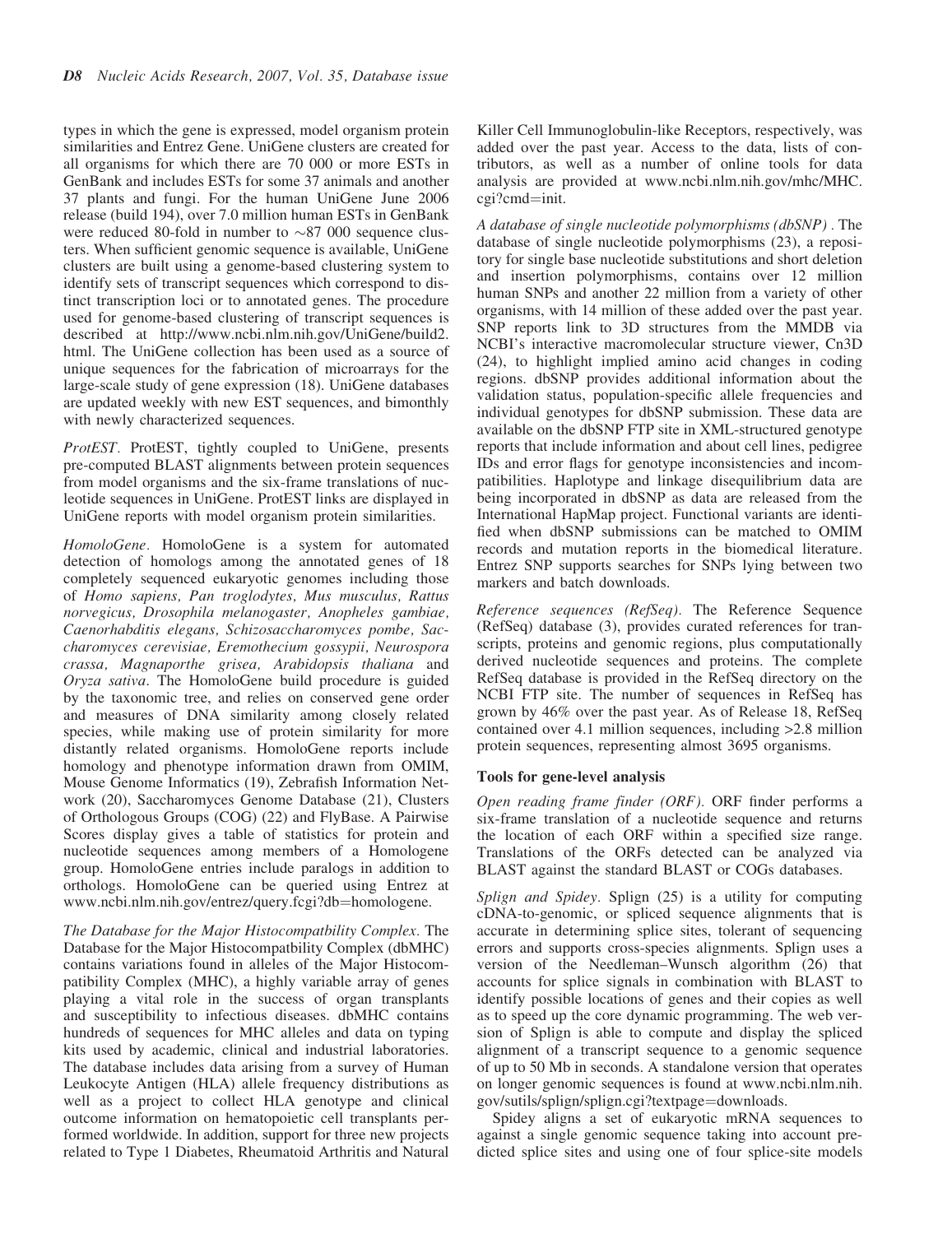(Vertebrate, Drosophila, C.elegans, Plant). Spidey returns exon alignments, protein translations and a summary showing the alignment quality and goodness of match to splice junction patterns for each putative exon.

Electronic PCR. Two types of Electronic PCR (e-PCR) can be performed from the e-PCR home page at www.ncbi.nlm. nih.gov/sutils/e-pcr. Forward e-PCR searches for matches to STS primer pairs in the UniSTS database of almost unistsnumber markers. Reverse e-PCR is used to estimate the genomic binding site, amplicon size and specificity for sets of primer pairs by searching against the genomic and transcript databases of A.gambiae, A.thaliana, C.elegans, Danio rerio, D.melanogaster, H.sapiens, M.musculus and R.norvegicus. To increase sensitivity, Forward e-PCR allows the size of the primer segment to be matched, and the number of mismatches, number of gaps and the size of the STS to be adjusted. Binaries for several computer platforms, along with the source code, are available via FTP at ftp.ncbi.nlm. nih.gov/pub/schuler/e-PCR.

Web interfaces to OrfFinder, Spidey, Splign and e-PCR are available via the 'Tools' link on the NCBI home page.

#### RESOURCES FOR GENOME-SCALE ANALYSIS

#### Databases for genomic analysis

Entrez Genome. Entrez Genome (27) provides access to over 370 complete microbial genomic sequences (120 added over the past year), >2450 viral genomic sequences (350 added) and >1050 reference sequences for eukaryotic organelles (250 added). Over 20 higher eukaryotic genomes are also included, such as the recent arrival, Macaca mulatta, the rhesus monkey. The Plant Genomes Central web page serves as a portal to completed plant genomes, to information on plant genome sequencing projects, or to plant-related resources at NCBI such as plant Genomic BLAST pages or Map Viewer. Specialized viewers and BLAST pages, are also available for eukaryotic organelles and viruses.

Within Entrez Genomes, genomes are chosen from an alphabetical listing or a phylogenetic tree and can be examined at increasing levels of detail ranging from a graphical overview of an entire genome to the level of a single gene. At the level of a genome or a chromosome, a Coding Regions display gives the locations coding regions, and the lengths, names and GenBank identification numbers of the protein products. An RNA Genes view lists the location and names for ribosomal and transfer RNA genes. A summary of COG functional groups is also presented. At the level of a single gene, links are provided to sequence neighbors for the implied protein with links to the COGs database.

For complete microbial genomes, pre-computed BLAST neighbors for protein sequences, including their taxonomic distribution and links to 3D structures, are given in TaxTables and PDBTables, respectively. Pairwise sequence alignments are linked to the Cn3D macromolecular structure viewer (24) to generate displays of 3D structures coupled to sequence alignments. The TaxPlot, GenePlot and gMap tools, described below, are available as links from Genomes displays.

The trace and assembly archives. The Trace Archive is a rapidly growing database of >1.3 billion sequencing traces. More than 860 organisms are represented, an increase of >100 over the past year. The Assembly Archive links the raw sequence information found in the Trace Archive with assembly information found in GenBank. An Assembly Viewer allows displays of multiple sequence alignments as well as the sequence chromatograms for traces that are part of assemblies. The Trace Assembly Archives are linked from the NCBI home page.

Genome Project. The Entrez Genome Project database supplements Entrez Genome by providing an overview of the status of complete and in-progress large-scale sequencing, assembly, annotation and mapping projects. Genome Project links to project data in the other Entrez databases, such as Entrez Nucleotide and Genome, and to a variety of other NCBI and external resources. For prokaryotic organisms, Genome Project indexes a number of characteristics of interest to biologists such as organism morphology and motility; environmental requirements, such as salinity, temperature and pH range; oxygen requirements and pathogenicity. The database allows genome sequencing centers to register their project early in the sequencing process so that project data can be linked to other NCBI-hosted data at the earliest opportunity.

#### Other resources for genomic analysis

Map Viewer. The NCBI Map Viewer displays genome assemblies, genetic and physical markers and the results of annotation and other analyses using sets of aligned maps. The Map Viewer home page (www.ncbi.nlm.nih.gov/mapview/) provides links to both Map Viewer and Genomic BLAST pages from a taxonomically organized organism list of over 45 organisms including H.sapiens, M.musculus and R.norvegicus. Maps available for display in the Map Viewer vary by organism but may include cytogenetic maps, physical maps, maps showing predicted gene models, EST alignments with links to UniGene clusters, and mRNA alignments used to construct gene models. Maps from multiple organisms or multiple assemblies for the same organism can be displayed in a single view. A feature recently added to the Map Viewer is the ability to view previous genome builds. The Map Viewer supports queries using various identifiers such as gene names or symbols, marker names, SNP identifiers, or accession numbers. Plant genomes in the Map Viewer can be queried in tandem using a cross species query page to generate a display of the chromosome maps from multiple species. The Map Viewer can generate a tabular display for convenient export to other programs and segments of a genomic assembly may be downloaded using a Download/ View Sequence link. Map Viewer displays link to Entrez Gene, and to tools such as the Evidence Viewer and Model Maker. Map Viewer links in the Entrez Links menu for Gene, Nucleotide or Protein databases provide a convenient route to display a region of interest.

Model Maker. Model Maker (MM) is used to construct transcript models using combinations of putative exons derived from ab initio predictions or from the alignment of GenBank transcripts, including ESTs, and RefSeqs, to the NCBI human genome assembly. Previously observed exon splice patterns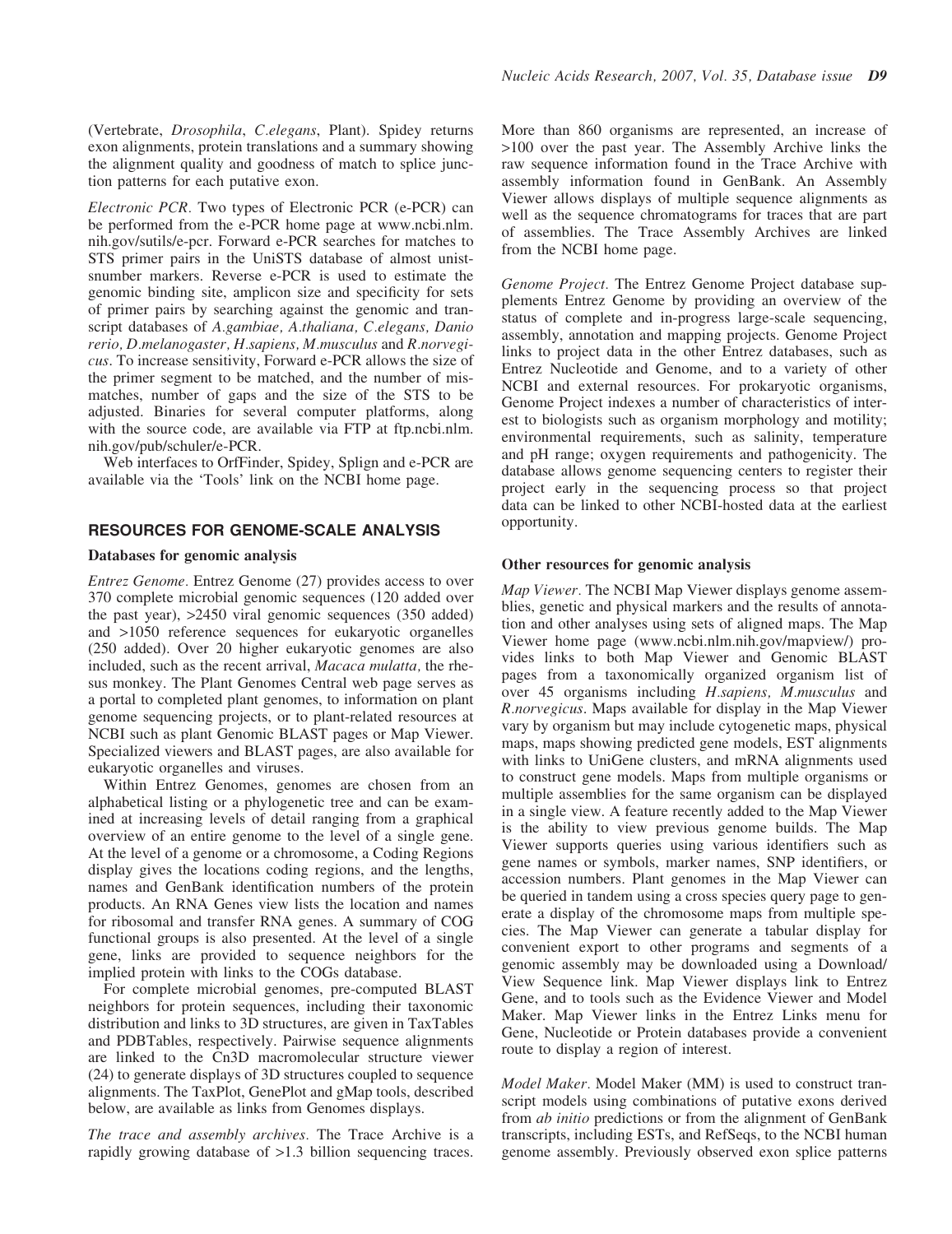are indicated as guides to model building. Completed models may be saved locally or analyzed with OrfFinder.

Evidence Viewer. The Evidence Viewer (EV) displays the alignments to genomic contigs of RefSeq and GenBank transcripts, and ESTs supporting gene models. Mismatches between transcript and genomic sequences are highlighted. Exon-by-exon transcript alignments, including flanking genomic sequence for each exon, are given along with protein translations. Proteins annotated on the transcript sequences are shown and mismatches between proteins annotated on the aligned transcripts are highlighted.

Cancer Chromosomes. Three databases, the NCI/NCBI SKY (Spectral Karyotyping)/M-FISH (Multiplex-FISH) and CGH (Comparative Genomic Hybridization) Database, the NCI Mitelman Database of Chromosome Aberrations in Cancer (28), and the NCI Recurrent Chromosome Aberrations in Cancer databases comprise the new Cancerchromosomes Entrez database found at www.ncbi.nlm.nih.gov/entrez/ query.fcgi? db=CancerChromosomes.

Three search formats are available: a conventional Entrez query, a Quick/Simple search, and an Advanced Search. The simple search offers a set of menus used to select a disease site or diagnosis that can be combined with specifications for a particular chromosomal location and anomaly. The Advanced Search offers a combination of forms for more complex queries. Search results may list all cases matching the query terms, a case-based report, or list each clone or cell separately, the clone/cell report. Similarity reports show terms common to a group or records within several term categories, such as diagnosis or disease site and cytogenetic abnormalities, among the selected cases or clones/cells.

TaxPlot, GenePlot and gMap. TaxPlot plots similarities in the proteomes of two organisms to that of a reference organism for  $>580$  prokaryotic and  $\sim$ 50 eukaryotic genomes. A related tool, GenePlot, generates plots of protein similarity for a pair of complete microbial genomes to visualize deleted, transposed or inverted genomic segments.

The 'gMap' tool combines the results of pre-computed whole microbial genome comparisons with on-the-fly BLAST comparisons clustering genomes with similar nucleotide sequences and then represents the pre-computed segments of similarity graphically. A novel sequence may be introduced into the display of pre-computed alignments using an on-the-fly BLAST comparison. Using gMap, one can quickly navigate from a high-level overview of the similarity between a set of genomes, to a nucleotide-level view of individual segments of alignment.

Clusters of orthologous groups (COGs). The rapid progress in sequencing has produced sequences for >370 prokaryotic genomes comprising >250 species within 145 different taxonomic genera. The COGs database (22), presents a compilation of orthologous groups of proteins from completely sequenced organisms. A eukaryotic version, KOGs, is available for seven organisms including H.sapiens; C.elegans, D.melanogaster and A.thaliana. Alignments of sequence from COGs have been incorporated into the CDD described below.

Viral genotyping tools. NCBI offers a web-based genotyping tool that employs a blastn comparison between a viral sequence to be subtyped and either a default panel of reference sequences or a panel provided by the user.

Influenza genome resources. The Influenza Genome Sequencing Project (IGSP) (29) is providing researchers with a growing collection of virus sequences essential to the identification of the genetic determinants of influenza pathogenicity. To date, the project has generated  $\sim$ 12000 influenza sequences. NCBI's new Influenza Virus Resource links the IGSP project data, via PubMed, to the most recent scientific literature on influenza as well as to a number of on line analysis tools and databases. These databases include NCBI's Influenza Virus Sequence Database, comprised of  $\sim$ 34 000 influenza sequences in GenBank, and NCBI's RefSeq database. Using the tools of the Influenza Virus Resource, researchers can extend their analyses to the 42 000 influenza protein sequences, 101 influenza protein structures and 240 influenza population studies accessible within the biological databases covered by NCBI's Entrez system. A recently introduced online influenza genome annotation tool analyzes a novel sequence and produces output in a 'feature table' format that can be used by NCBI's GenBank submission tools such as 'tbl2asn' (1).

## RESOURCES FOR THE ANALYSIS OF PATTERNS OF GENE EXPRESSION AND PHENOTYPES

#### Resources for the analysis of gene expression

Gene expression omnibus (GEO). The Gene Expression Omnibus (GEO) (30) is a data repository and retrieval system for microarray and other forms of high-throughput molecular abundance data generated by the scientific community. In addition to gene expression data, GEO accepts array comparative genomic hybridization (aCGH) data, chromatin immunoprecipitation on array (ChIP-chip) data, SNP array data and some proteomic data types. The GEO repository accepts Minimum Information About a Microarray Experiment (MIAME) compliant data submissions. Several data deposit options and formats are supported, including web forms, spreadsheets, XML and Simple Omnibus Format in Text (SOFT). The repository may be queried from both experiment—(Entrez GEO DataSets) and gene-centric (Entrez GEO Profiles) perspectives. At the time of writing, the repository contains data from  $\sim$ 120 000 hybridization experiments, representing  $\sim$ 3 billion individual measurements, derived from  $\sim$ 3000 array definitions, and spanning >200 organisms.

GENSAT. GENSAT is a gene expression atlas of the mouse central nervous system produced with data supplied by the National Institute of Neurological Disorders and Stroke. GENSAT catalogs images of histological sections of the mouse brain in which tags, such as enhanced green fluorescence protein, have been used to visualize the relative degree of localized expression for a wide array of genes. Images are available for the mouse brain at various developmental stages. GENSAT records link to to Entrez Gene, UniGene, GEO, PubMed and PubMed Central.

Probe. Nucleic acid probes are molecules that complement a specific gene transcript or DNA sequence and are useful in gene silencing, genome mapping and genome variation analysis. The new Entrez Probedatabase serves as an archive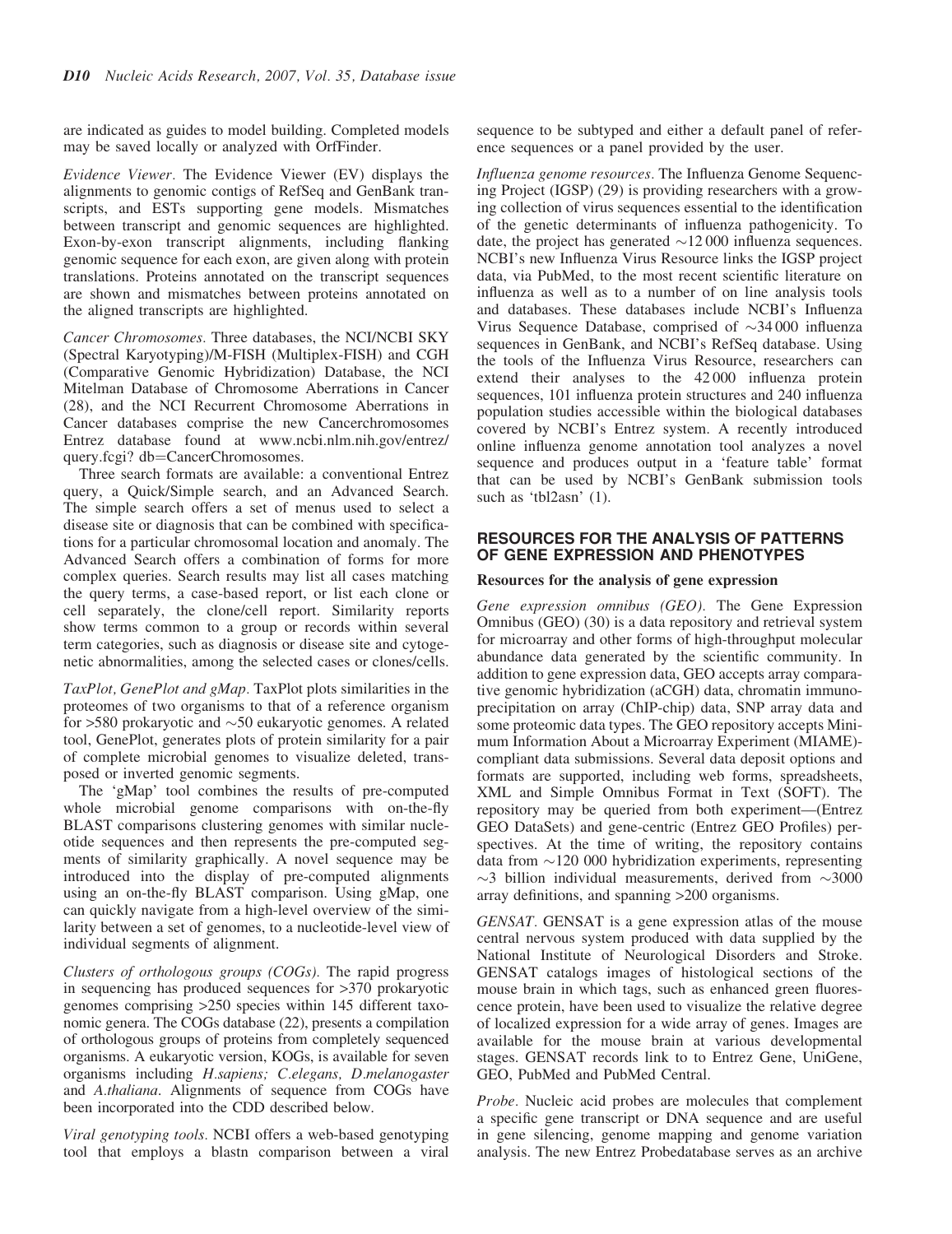of probe sequences along with data on their experimental utility. Probe entries indicate the intended experimental application and include the experimental results generated using the probe. Entrez Probe is linked to the scientific literature in PubMed as well as to Entrez Nucleotide with pre-computed alignments to RefSeqs providing a bridge to the genomic information in Entrez Gene.

#### Resources for the analysis of phenotypes

Online Mendelian Inheritance in Man (OMIM). NCBI provides the online version of the OMIM catalog of human genes and genetic disorders authored and edited by Victor A. McKusick at The Johns Hopkins University (31,32). The database contains information on disease phenotypes and genes, including extensive descriptions, gene names, inheritance patterns, map locations, gene polymorphisms and detailed bibliographies. The OMIM Entrez database contains  $\sim$ 17000 entries, including data on >11 000 established gene loci and phenotypic descriptions. These records link many important resources, such as locus-specific databases and GeneTests.

Online Mendelian Inheritance in Animals (OMIA). Online Mendelian Inheritance in Animals (OMIA) is a database of genes, inherited disorders and traits in animal species, other than human and mouse, authored by Professor Frank Nicholas of the University of Sydney, Australia, and colleagues. The database contains textual information and references, as well as links to relevant records from OMIM, PubMed, Entrez Gene.

## RESOURCES FOR MOLECULAR STRUCTURE AND PROTEOMICS

#### Structure databases

The molecular modeling database. The NCBI MMDB, built by processing entries from the Protein Data Bank (5), is described in (33). The structures in the MMDB are linked to sequences in Entrez and to the Conserved Domain Database (6).

The conserved domain database and conserved domain architecture retrieval tool. The CDD contains >12 000 PSI-BLAST-derived Position Specific Score Matrices representing domains taken from the Simple Modular Architecture Research Tool (SMART) (34), Pfam (35), and from domain alignments derived from COGs. NCBI's Conserved Domain Search (CD-Search) service can be used to search a protein sequence for conserved domains in the CDD. Wherever possible CDD hits are linked to structures which, coupled with a multiple sequence alignment of representatives of the domain hit, can be viewed with NCBI's 3D molecular structure viewer, Cn3D (24), equipped with advanced alignment-building tools that use the PSI-BLAST and threading algorithms. The Conserved Domain Architecture Retrieval Tool (CDART) allows searches of protein databases on the basis of a conserved domain and returns the domain architectures of database proteins containing the query domain. Alignment-based protein domain information from the CDD and 3D domains from the MMDB can be searched via the Entrez interface.

PubChem. PubChem is the informatics backbone for the NIH Roadmap Initiative on molecular libraries. PubChem focuses on the chemical, structural and biological properties of small molecules, particularly their application as diagnostic and therapeutic agents. A suite of three Entrez databases, PCSubstance, PCCompound and PCBioAssay, debuted during the past year to contain the substance information, compound structures and bioactivity data of the PubChem project. The databases comprise records for over 12.8 million compounds with over 8 million unique structures. The PubChem databases link to other Entrez databases such as PubMed and PubMed Central but also to Entrez Structure and Protein to provide a bridge between the macromolecules of genomics and the small organic molecules of cellular metabolism.

#### Tools supporting proteomics

Blast Link (BLink). BLink displays pre-computed BLAST alignments to similar sequences for each protein sequence in the Entrez databases. BLink can display alignment subsets limited by taxonomic criteria, by database of origin, relation to a complete genome, membership in a COG (22) or by relation to a 3D structure or conserved protein domain. BLink links are displayed for protein records in Entrez as well as within Entrez Gene reports.

The open mass spectrometry search algorithm. The Open Mass Spectrometry Search Algorithm (OMSSA) (36) is an efficient search engine for identifying MS/MS peptide spectra by searching libraries of known protein sequences. OMSSA assigns significant hits a Expect-value computed in the same way as the E-value of BLAST. The web interface to OMSSA, reached via a link from the 'Tools' link on the NCBI home page, allows up to 2000 spectra to be analyzed in a single session using either the BLAST 'nr' or 'refseq\_protein' sequence libraries for comparison. Standalone versions of OMSSA for several popular computer platforms that accept larger batches of spectra and allow searches of custom sequence libraries can be downloaded at pubchem.ncbi.nlm.nih.gov/omssa/download.htm.

HIV-1/Human protein interaction database. The Division of Acquired Immunodeficiency Syndrome of the National Institute of Allergy and Infectious Diseases, in collaboration with the Southern Research Institute and NCBI, maintains a comprehensive HIV Protein-Interaction Database of documented interactions between HIV-1 proteins, host cell proteins, other HIV-1 proteins, or proteins from disease organisms associated with HIV or AIDS. Summaries, including protein RefSeq accession numbers, Entrez Gene IDs, lists of interacting amino acids, brief descriptions of interactions, keywords and PubMed IDs for supporting journal articles are presented at www.ncbi.nlm.nih.gov/RefSeq/HIVInteractions/ index.html. Interaction summaries are selected using pull down phrase lists to apply filters, and batches of summaries may be downloaded. All protein–protein interactions documented in the HIV Protein-Interaction Database are listed in Entrez Gene reports in the HIV-1 protein interactions section.

#### SOURCES OF FURTHER INFORMATION

The resources described here include documentation, other explanatory material and references to collaborators and data sources on the respective web sites. The NCBI